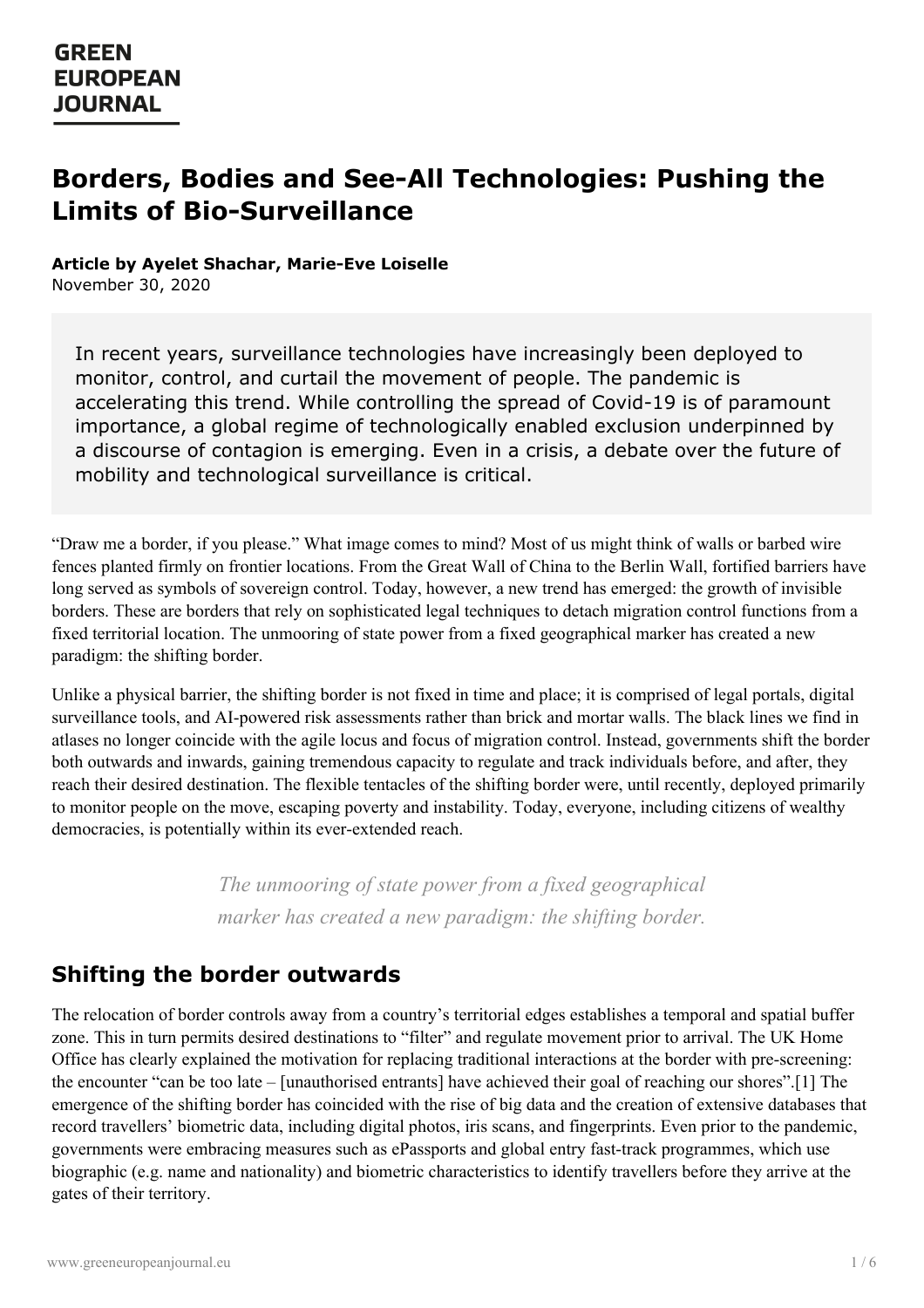As part of Europe's concentrated effort to further migration and mobility management, a pre-clearance "electronic travel authorisation" will soon be required as a matter of course, even for those with visa-free travel and internationally coveted passports. Such electronic pre-clearance must be approved by the government of the destination country before passengers depart, and is linked electronically to their passports. The European Travel Information and Authorisation System (ETIAS) will serve as a clearing house for pre-travel authorisation for all 26 Schengen Area countries and is expected to become operational in 2021. This additional layer of pre-clearance and information-gathering creates a powerful yet invisible border that is operational anywhere in the world, prior to departure, adjusting itself to the location and risk profile of the traveller. When the ETIAS proposal was adopted, Jean-Claude Juncker, then president of the European Commission, justified the EU's commitment to rolling out this new system in his 2016 State of the Union address as a "way to know who is travelling to Europe before they even get here".

In a similar vein, the European pilot project [iBorderCtrl](https://cordis.europa.eu/project/id/700626), designed to protect the region's borders, gives a glimpse of what future digital borders might look like. This EU-funded monitoring system pre-screens incoming travellers, who are required to "perform a short, automated, non-invasive interview with an avatar [and] undergo a lie detector". The avatar is trained to detect deception by looking for "micro-gestures" – subtle non- verbal facial and bodily cues to calculate the traveller's risk factor. The data is then combined with any pre-existing authority data and stored in databases linked to "portable, wireless connected iBorderCtrl units that can be used inside buses, trains, or any other point [to] verify the identity of each traveller". The calculated risk factor will appear in any future border crossing and may lead to further checks or even denial of entry.

Government officials foresee a future whereby passengers will not require any travel documents at all. Instead, digital biometric borders will play a key role in the politics of mobility management that relies on shifting the border outwards. To achieve this sweeping vision, the location, operation, and logic of the border have to be redefined to allow officials (increasingly operating transnationally and in collaboration with third parties and private-sector actors) to screen and intercept travellers earlier, more frequently, and at a greater distance from the prosperous nations they seek to reach. These trends have been amplified by the current pandemic.

### **The border within us**

As well as stretching outwards, the border is also seeping inwards. Faced with an invisible virus, many countries are turning to what may once have been thought of as futuristic tracing devices, and deploying surveillance tools previously used for anti-terrorism and international espionage against their own populations. Measures that tap into the bodies of citizens to contain coronavirus infections include: erecting "geo-fences" to draw virtual enclosures around quarantine zones; using electronic tracker wristbands that alert the authorities if people violate their quarantine; flying drones to ensure people remain at home; and activating AI-powered thermal cameras that detect changing body temperatures to identify who in a crowd has a fever (as in Beijing's Qinghe railway station).

In a bid to contain Covid-19 infections, Belgium, the Czech Republic, Denmark, France, Germany, Italy, Ireland, Latvia, Poland, and the Netherlands have rolled out mobile contact tracing applications. These apps automate the labour-intensive contact tracing of positive infections using a phone's GPS and/or Bluetooth technology to detect if a user was near an infected individual. The information collected is then stored directly on the mobile device or a centralised [government](https://www.greeneuropeanjournal.eu) server to "reverse engineer" the movement and contacts of citizens who tested positive. The Polish Government's *Kwarantanna domowa* app not only collects users' geolocation, it goes one step further, using facial recognition to ensure compliance with quarantine restrictions. With only a few exceptions, all persons subject to mandatory quarantine in Poland are required to install the app on their phone or risk criminal liability.

*The unmooring of state power from a fixed geographical*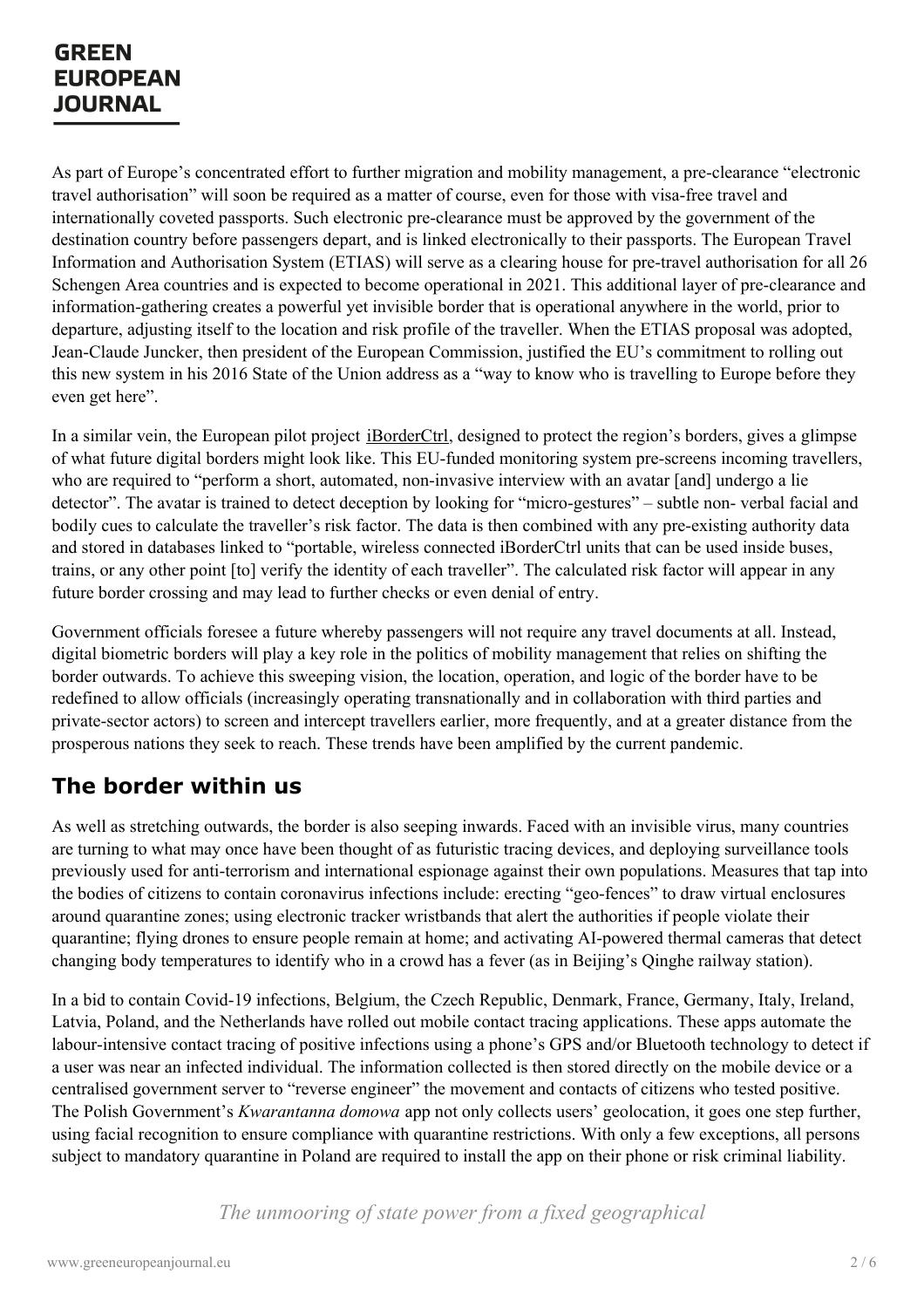### *marker has created a new paradigm: the shifting border.*

Several European mobile applications have been linked to create a pan-European tracing network. Following a successful pilot project, EU member states launched a network in October 2020 to connect national apps through a server located in Luxembourg. The server will be a gateway for sharing "proximity" data across participating EU countries. For instance, an Italian resident who recently travelled to Germany would receive a notification if they were in contact with an infected person in that country or vice versa.

Treating the body as the site of regulation is no longer solely a purview of national governments. International organisations increasingly rely on cutting-edge technology to reimagine the delivery of humanitarian assistance. The UN Refugee Agency (UNHCR), the World Food Programme (WFP), and the International Organization for Migration (IOM) are all developing digital identities for migrants. Biometric technologies that capture the unique identifiers of individuals form the backbone of these new management systems.

When deciding whether to agree to such data collection and biometric registration, refugees should ideally be able to make free and informed decisions. Alas, possessing a digital identity is becoming the key to unlocking access to aid. In Jordan's Azraq camp, refugees pay for food through a blockchain platform called "Building Blocks". Tapping into biometric data collected by UNHCR and shared with the WFP, 10 000 refugees use iris scans instead of cash or vouchers to buy groceries in the camp. A similar system allows refugees to withdraw a monthly cash allowance in the blink of an eye at Cairo Amman Bank's iris scan-enabled ATM network. These developments raise important questions: if food and shelter are conditional on the collection of your fingerprints and iris scan, does one have meaningful power not to acquiesce? What does consent mean?

The humanitarian sector's embrace of these emerging technologies not only transforms the delivery of aid and the ability to track populations on the move. It actively stretches state borders outwards. In an attempt to better control cross-border flows, 23 countries in Africa and South America use the IOM's Migration Information and Data Analysis System (MIDAS) to "manage" more than 100 border crossings. MIDAS captures travellers' biometric data, checking the data in real-time across an entire border network. It also automatically verifies these data against national and INTERPOL alert lists.

A 2019 agreement between UNHCR and the US Department of Homeland Security provides another illustration of the fusion of the humanitarian aid sector and border enforcement activities. The agreement sets the parameters for a one-way exchange of refugees' biometric data from UNHCR to US government data systems. While only currently concluded with the United States, this type of agreement sets a precedent for future interaction with other countries. In a sweeping shift outwards, border control functions that were once carried out upon territorial arrival are now initiated thousands of kilometres away by aid organisations in refugee camps. As a result, the cross-border mobility of those on the move is tracked at multiple checkpoints along the travel continuum: pre-arrival, at crossing stations, and post-entry. The once-fixed territorial border is not just shifting inwards and outwards but fracturing.

The temptation to collect as much biometric data as possible and the reliance on ever more sophisticated technology by governments and international organisations has destabilised another boundary: that between the public and private sector. In the past, governments had the monopoly to decide on the extent of, and methods for, the [collection](https://www.greeneuropeanjournal.eu) and management of information about the movement of people. These days are coming to an end. Before the pandemic, the impact of high-tech companies and other corporate actors in the field of bio- surveillance and identity management was already palpable. Today, it's deepening and accelerating. If "knowledge is power", whoever controls the data will have a tremendous edge.

## **The ethics of bio-surveillance**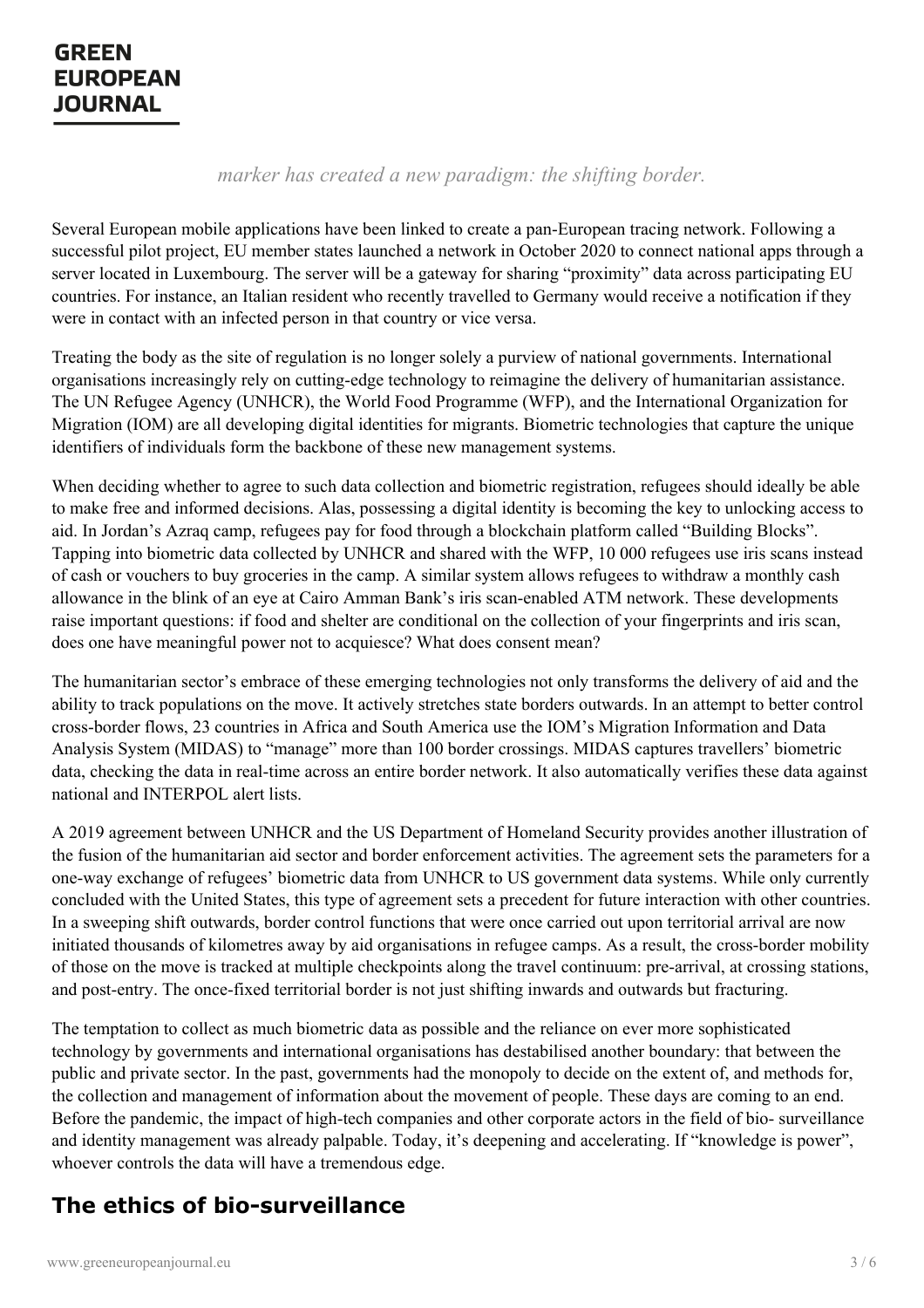As these systems become more common and integrated across space and time, a new architecture of biosurveillance is consolidating. The introduction of surveillance techniques that rely on our bodies as the ultimate sites of mobility regulation has been underway for decades, but Covid-19 is accelerating their adoption in our everyday life. The trend may well prove hard to reverse, even after the pandemic subsides, raising deep and profound challenges that remain difficult to see – much like the shifting border itself.

Questions of volitional versus coerced use of such technologies – and their architecture – will have to be debated. Even where consent is the norm, the voluntary use of technology risks being undermined by social and economic pressure. It is not too far-fetched to imagine a near-future in which employers require their staff to download a contact tracing app, or to undergo a temperature scan or saliva- based test, as a precondition to entering an office building. In Germany, PwC markets a contact tracing app, Safe Space, for employers to monitor risks of infections within their workforce. Perhaps each of us will need to carry an "immunity passport" or wear a wrist or ankle bracelet monitoring our vital health signs (oxygen level, pulse rate, body temperature) before we can go shopping or enter a restaurant? Such measures may prove helpful in containing the spread of the virus, but once put into operation, it may prove difficult to put the genie of bio-surveillance back in the bottle, as it provides governments aided by powerful actors unprecedented technological "see-all" eyes to monitor and track everyone's mobility everywhere. These developments raise significant ethical and legal dilemmas, and like the pandemic itself, risk exacerbating existing inequalities.

> *Even where consent is the norm, the voluntary use of technology risks being undermined by social and economic*

> > *pressure*

What is in store for global migration and mobility once the pandemic is tamed? In the initial wave of response, close to 200 countries curbed either inbound or outbound travel. Counter to the narrative of border walls, it did not require a single sack of cement for the United States to barricade itself from travellers arriving from China, and later, the European Union. Instead, it took only the stroke of a pen to define who may enter (primarily American citizens and permanent residents) and who will be turned away – everyone else, save diplomats and medical experts invited to help tackle the virus.

Yet another underlying theme emerged, reviving a troubling association between the "infectious" and the foreigner. A narrative that constructs the virus as extraneous to the homeland surfaced in statements made by political leaders. Such rhetoric has served nationalist agendas, as in statements made by Italy's far-right Lega party, blaming immigrants for a surge in cases. It may also serve as a pretext, as we have seen in Malta, for blocking asylum seekers picked up at sea from making landfall, or in Greece, for urging the establishment of "closed camps", whereby refugee movement in and out of the gates will be regulated with microchipped armbands. Similar concerns about verifying identity and arresting mobility underpin the proposed EU Migration Pact's [provisions](https://www.dw.com/en/after-moria-eu-to-try-closed-asylum-camps-on-greek-islands/a-55032182) imposing health checks of irregular arrivals, who "might have been exposed to health threats (e.g. when coming from war zones, or as a result of being exposed to communicable diseases)".

Closure and [exclusion,](https://www.greeneuropeanjournal.eu) however, is not the only political response triggered by Covid-19. Several countries have extended healthcare and social protection measures to non-citizen residents in a display of solidarity with migrants. Consider the decision taken by the Portuguese government to give all migrants already on its territory, including asylum seekers, access to the same rights as citizens to "health, social security, and job and housing stability as a duty of a solidarity society in times of crisis". Here, sharing the same risks, in the same place, and at the same time created camaraderie and community. Canada, for its part, has recognised the contribution of migrants in the fight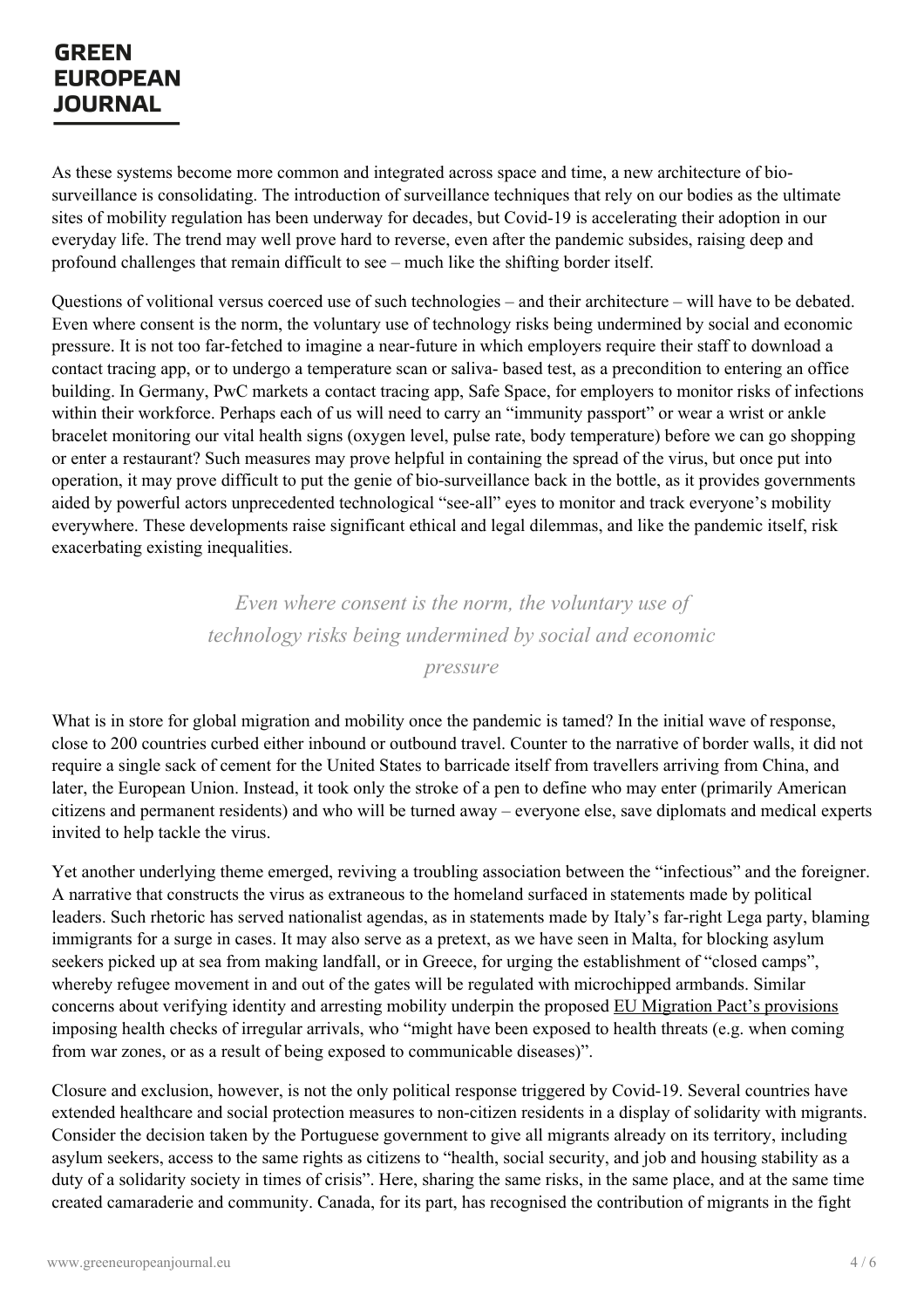against Covid-19.

In August, the government announced that asylum seekers working in the healthcare sector during the pandemic will be offered a pathway to permanent residency in Canada. At this juncture, the narrative is altered; rather than being constructed as a health risk, or a "problem" to fix, those who play a role in the collective fight against the deadly virus become part of the solution.

While such policies reveal the possibilities for inclusion, the arc of history shows that discourses of contagion too often provide governments with a purportedly value- neutral, rational justification for imposing restrictions on cross-border movement. The current pandemic is no different. However, today the capacity for surveillance is far greater than at any time in the past. As the examples provided illustrate, borders are not vanishing but rather being reimagined and reinvented. Far from the dream of a borderless world that emerged after the fall of the Berlin Wall, today we see not only more border walls but also the rapid proliferation of "portable" legal barriers that may appear anywhere but are applied selectively and unevenly, with fluctuating intensity and frequency of regulation. These developments bear dramatic implications for the scope of rights and liberties that each of us may expect to enjoy, whether at home or abroad.

Long after the pandemic is over, we may continue to be affected by its residue. New ultra-sophisticated technologies of bio-surveillance will trace people in novel relations of power in political spaces of (im)mobility. In this evolving reality, shifting borders are increasingly wielded to determine who deserves passage through the otherwise bolted gates of admission. Decisions made today will have dramatic consequences for tomorrow. Whether, and if so, how, we push back against fast-evolving bio-surveillance measures that overlook considerations of equity, privacy, consent, and proportionality will define the future: not only of shifting borders but also our multiple communities of membership and belonging.

Footnotes

1 Home Office (2007). *Securing the UK Border: Our Vision and Strategy for the Future*.

This article expands on ideas that first appeared in*Open Democracy*.



Ayelet Shachar is director of the Max Planck Institute for the Study of Religious and Ethnic Diversity, and professor of law, political science, and global affairs at the University of Toronto. Her latest book is *The Shifting [Borde](https://www.greeneuropeanjournal.eu)r: Legal Cartographies of Migration and Mobility* (2020, Manchester University Press).